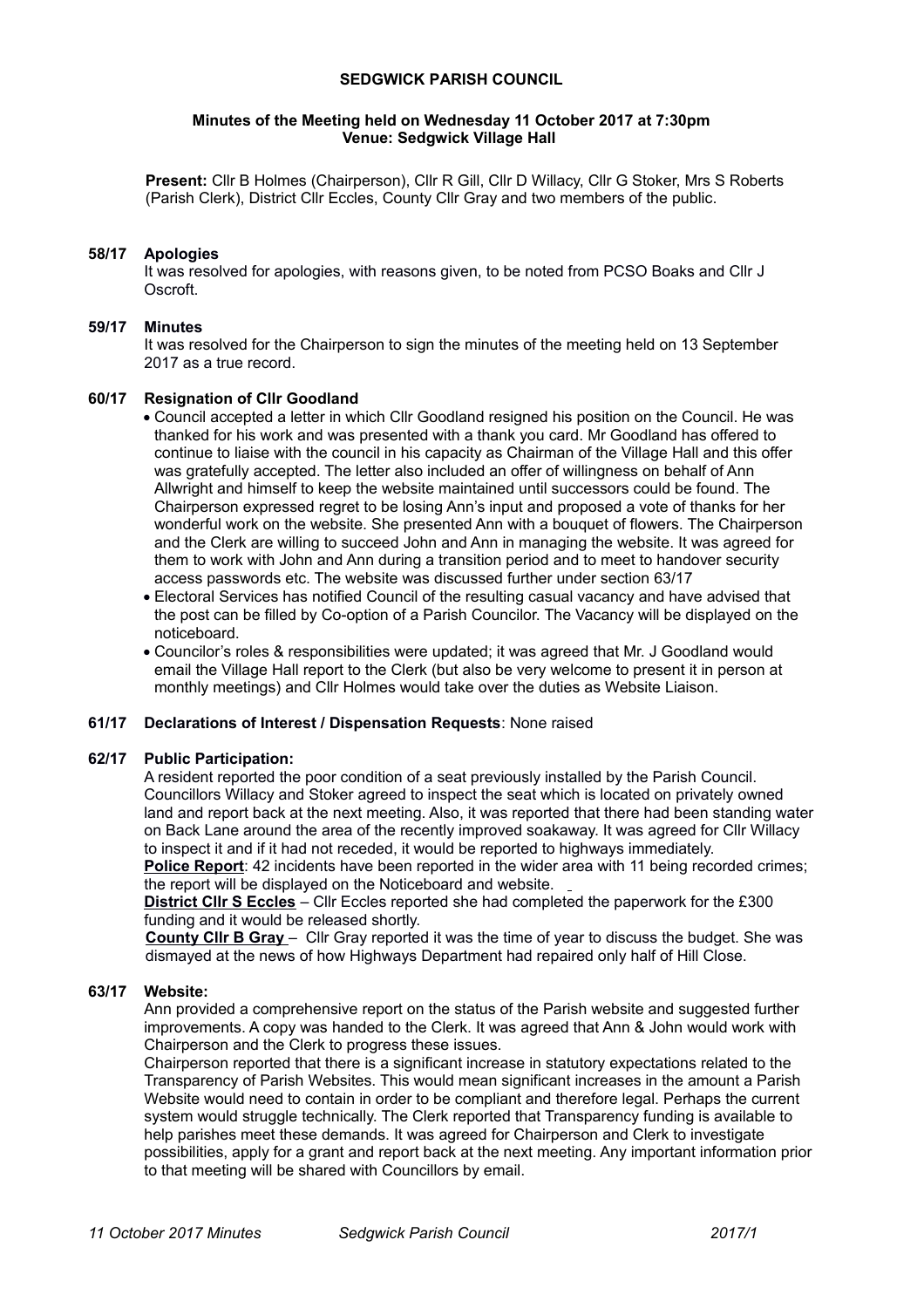## **64/17 Sedgwick Village Hall**

- **Report by Chairman:** The Village Hall has not met since our last meeting but Mr Goodland thought it unlikely that any members of the Committee will be willing to become the named person for the Village Hall Broadband contract. The boiler has had several break downs so it will probably be replaced in the near future.
- **Broadband Update:** It was agreed by council to terminate BT's contract and commence a new contact with First Utility at the lower cost of £18.99 per month. Councillors agreed unanimously to pay by direct debit which will be set up from Parish Councils Current Account in accordance with the bank's recommendation. This would mean that the Parish Council could manage the account without extra input from the Village Hall Committee.
- **The hire form agreement:** was completed and returned to J Goodland, with payment.
- **65/17 Planning:** Application was submitted SL/2017/0844, Location 3 Hill Close Sedgwick single storey rear extension, first floor front and rear also canopy over front entrance. Council had no objection to this application.

## **66/17 Highways/Footpaths**

## **1. Highways Report;**

Cllr Stoker updated Council on the progress of all faults reported (see below) Half the pavements on Hill Close have been repaired; the other half is programmed for April 2018. Temporary repairs have been made to the potholes at Carex farm and Wakefield Meadow, using the excess pavement tarmac, but they are already wearing. There is some confusion over several reported faults having been assessed as "no fault found" when quite clearly there are dangerous problems - especially potholes near the school. Clerk to query reference numbers.

| <b>LOCATION</b>              | Postcode Fault |                                 | Reference  | Logged*    | <b>Status</b>                      |
|------------------------------|----------------|---------------------------------|------------|------------|------------------------------------|
| Along riverside from Force   | LA80JU         | Erosion of edge near bend       | W171439589 | 13/06/2017 | Fault assessment                   |
| <b>Bridge</b>                |                | Potholes/resurface              | W171447978 | 21/09/217  | No problem Found                   |
| Castle View Junction         | LA80JL         | <b>Renew Road Markings</b>      | W171439590 | 13/06/2017 | Fault assessment                   |
| Wakefield Meadow Junction    | LA80JD         | <b>Renew Road Markings</b>      | W171439600 | 13/06/2017 | Fault assessment                   |
| Carex Farm to Shyreakes      | LA80JJ         | Potholes/edges/resurface 2miles | W171439594 | 13/06/2017 | Fault assessment                   |
| <b>Castle View Pavements</b> | LA80JL         | Repair all pavements            | W171439597 | 13/06/2017 | Fault assessment                   |
| <b>Hill Close Pavements</b>  | LA80JR         | Repair all pavements            | W171439592 | 13/06/2017 | completion expected 4/18           |
| Crosscrake Rd T J by school  | LA80JJ         | Various pot holes               | W17147978  | 21/09/2017 | No problem found                   |
| River side                   | LA80JU         | <b>Blocked drain</b>            | W171447979 | 21/06/2017 | <b>Cleared by United Utilities</b> |

Cllr Stoker asked County Cllr Gray if she would investigate the possibility of the Highways Inspectors contacting Cllr Stoker before the visit and he would accompany them, in order to resolve these issues.

As agreed at the last meeting the Chairperson had written to Cumbria Highways (Dominic Donnini) to outline our growing concern over highways issues. The email was acknowledged by a standard reply from [complaints@cumbria.gov.uk](mailto:complaints@cumbria.gov.uk) but so far, no action has followed. County Cllr Gray and Tim Farron were copied into the email and have both been very supportive.

- **2.** Signage- Caution Children Playing: -Chairperson has had difficulties obtaining the agreed signage, hopefully this will be completed before the next meeting. Letters have been distributed to all residents on Hill Close and no one has raised any objection.
- **3.** Information received by Highways Agency about a road closure on the A590 at Lindale was warmly received and has been displayed for residents.

## **67/17 Playground /Millennium Field**

- 1. Cllr Stoker has carried out the monthly check on the Millennium Field and received the annual safety report from Playdale. All faults noted were of low risk and none required immediate action. Cllrs Willacy and Stoker agreed to appraise and monitor each fault logged and report back at the next meeting.
- 2. The surface under the basketball hoop will be improved in spring 2018 along with the installation of a replacement bench donated by Cllr Stoker.

## **68/17 Canal**

1. Cllr Stoker had carried out the monthly inspection of the Canal Pathways and reported the paths were fit for purpose. The grass cutting had been completed satisfactorily and Cllr Stoker had cut grass along the path. It was suggested that better signage may be helpful to users and this will be considered in the next budget cycle. A request for a handrail to improve access on the aqueduct steps has been made to LCRP who have raised the issue with the Canals and River Trust.